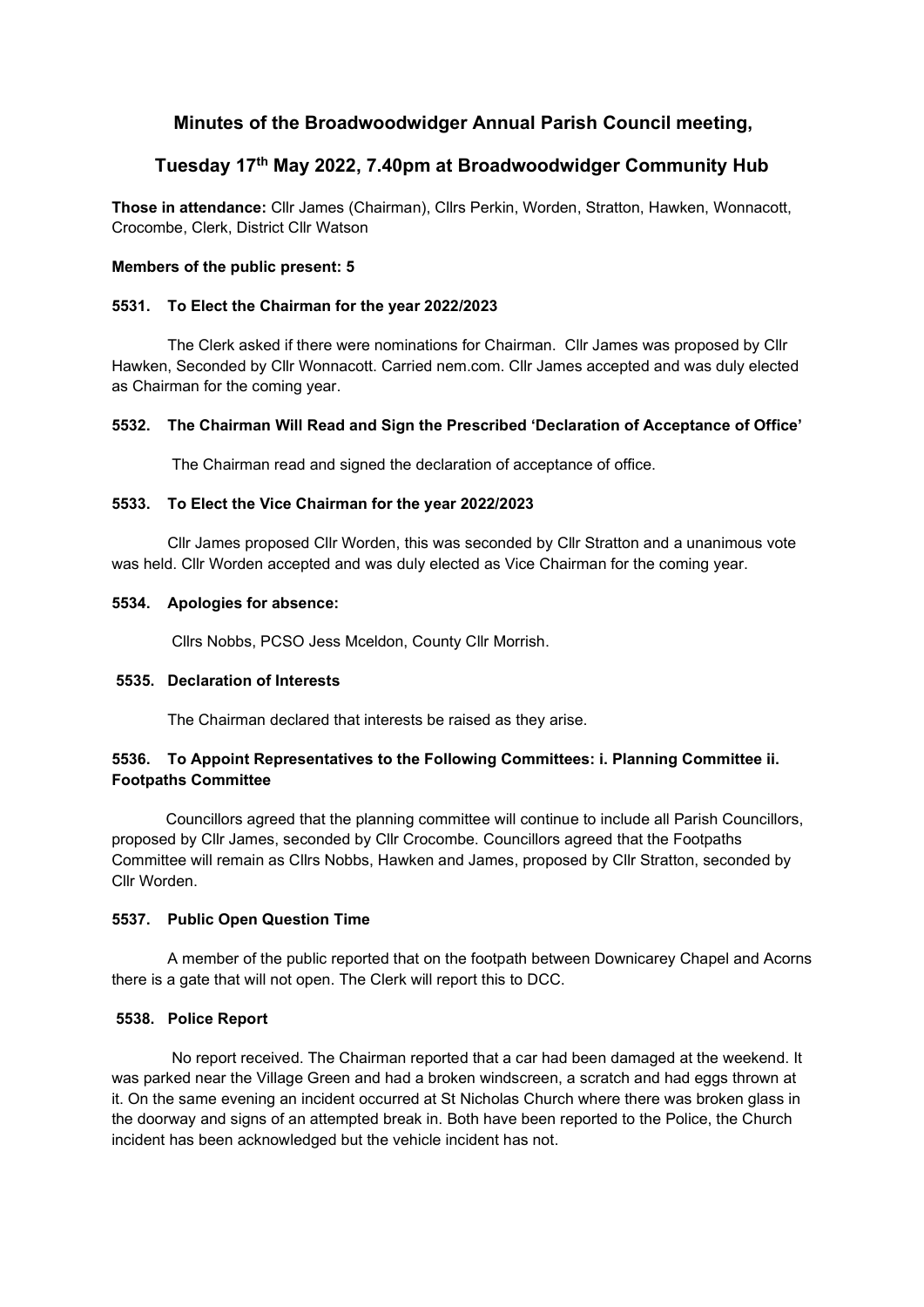The Clerk will contact PC Frank Morgan and PCSO Jess Mceldon and ask that either one or both attend the next Parish Council meeting expressing that we have not had an officer in attendance since 2019.

## 5539. County Councillor Report

 The Clerk read out the written report that was received from Cllr Morrish ahead of the meeting. It read as follows:

Hi All,

I'm sorry but I have to be at Bridgetule pc tomorrow evening so will not be with you.

Report

A very busy month from your Parrish with communications regarding Refugees, Roads, Planning, School buses and Dcc Farms. In total 22 emails were responded to as well as 5 phone calls.

Life at County hall is slowly getting back to normal with around 65% of staff back in the office.

At long last it seems the officers have backed down and have now said yes to double yellow lines down the hill [chapel street] after a long fight with me which will help the flow of traffic up and down the hill. The pothole team continue their endless job and this week are in the Bradford and woods Otto area.

I do apologise for not being with you and I hope your meeting goes well. Hope to be with you at your next meeting.

Kind regards, James

#### 5540. District Councillor Report

 Cllr Watson advised that Cllr Ken James had covered most of his report during his speech in the earlier Annual Parish Meeting so would not duplicate that information. He advised he had been unwell for a period but was starting to feel much better. Cllr Watson confirmed he had been in the Parish on several occasions with Grant McGill, enforcement officer for Torridge. He was asked by Cllr Worden if additional officers should be employed and responded that it was not viable to do so however they are looking for a contractor for certain projects. Grant McGill currently has 240 cases on his books and his colleague has 180. Cllr Watson advised there was a report published by Sean Harrington regarding enforcement protocol that Council members may wish to read. The Clerk will obtain a copy.

#### 5541. Council Meeting Minutes

Minutes of the meetings held  $5<sup>th</sup>$  April 2022 were previously circulated, no adjustments needed, proposed by Cllr Perkin, seconded by Cllr Stratton, carried nem.com

# 5542. Matters Arising

 The new noticeboard for Grinacombe Moor has now arrived. Councillors will visit the site and decide on the best location and installation method in due course.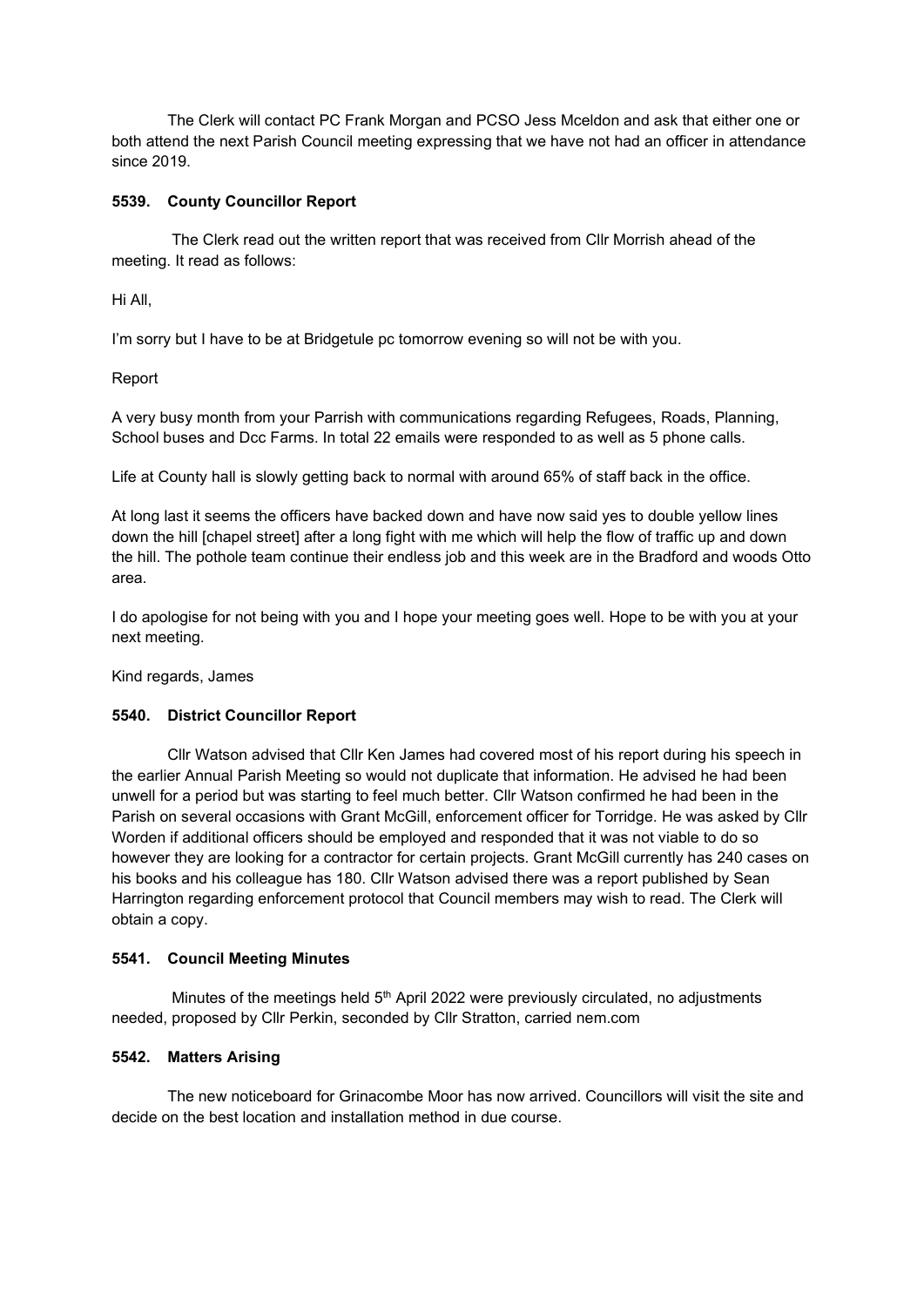## 5543. To Ratify the Insurance for the year 2022/2023

 The Clerk had previously circulated the renewal terms for the policy. Cllr Stratton proposed that it is accepted on the 3-year basis which provides a financial discount. Seconded by Cllr Wonnacott. Carried nem.com.

#### 5544. To approve Risk Assessments and the Asset Register for 2022/2023

The Clerk will add the flagpole to the Asset Register, the Risk Assessment was approved by all Council members.

## 5545. To agree & sign the Certificate of Exemption for the Financial year 2022/2023.

 The Clerk provided a copy of the 2021/2022 accounts drawn up by Gareth Pollard. Cllr Worden queried why no wayleave payment had been received. The Clerk will investigate this. The accounts and Certificate of Exemption for the Financial year were agreed, proposed by Cllr Perkin, seconded by Cllr Worden, carried nem.com

# 5546. Annual Adoption of NALC Standing Orders & Financial Regulations for the Year 2022/2023.

Council members agreed to the NALC Standing Orders and Financial Regulations.

# 5547. Councillors Code of Conduct – Councillors to sign to say they continue to abide by the Code of Conduct as set out in 2018.

Council members agreed to the Councillors Code of Conduct and signed to confirm their understanding of this.

#### 5548. To nominate & agree the Data Protection Officer for 2022/2023.

 Cllr James proposed the Clerk take the role of Data Protection Officer; the Clerk accepted. Seconded by Cllr Perkin, carried nem.com.

#### 5549. Accounts due for payment

Clerks Wages £286.00

Clerks Expenses (cyan ink cartridge) £9.94

Gareth Pollard (end of year accounts) £75.00

Accounts proposed by Cllr Wonnacott and seconded by Cllr Stratton, carried nem.com

#### 5550. Planning

None.

## 5551. Councillors Grant Received

The Chairman reported that a grant had been received from Cllrs Watson and Hackett of Torridge in the sum of £1115.90 for a second community defibrillator. The Clerk had noted the amount as £1000 in the agenda and apologised for this. The Parish Council will agree on purchase and location to place it at the next meeting. Cllr James thanked Cllr Watson for the funds.